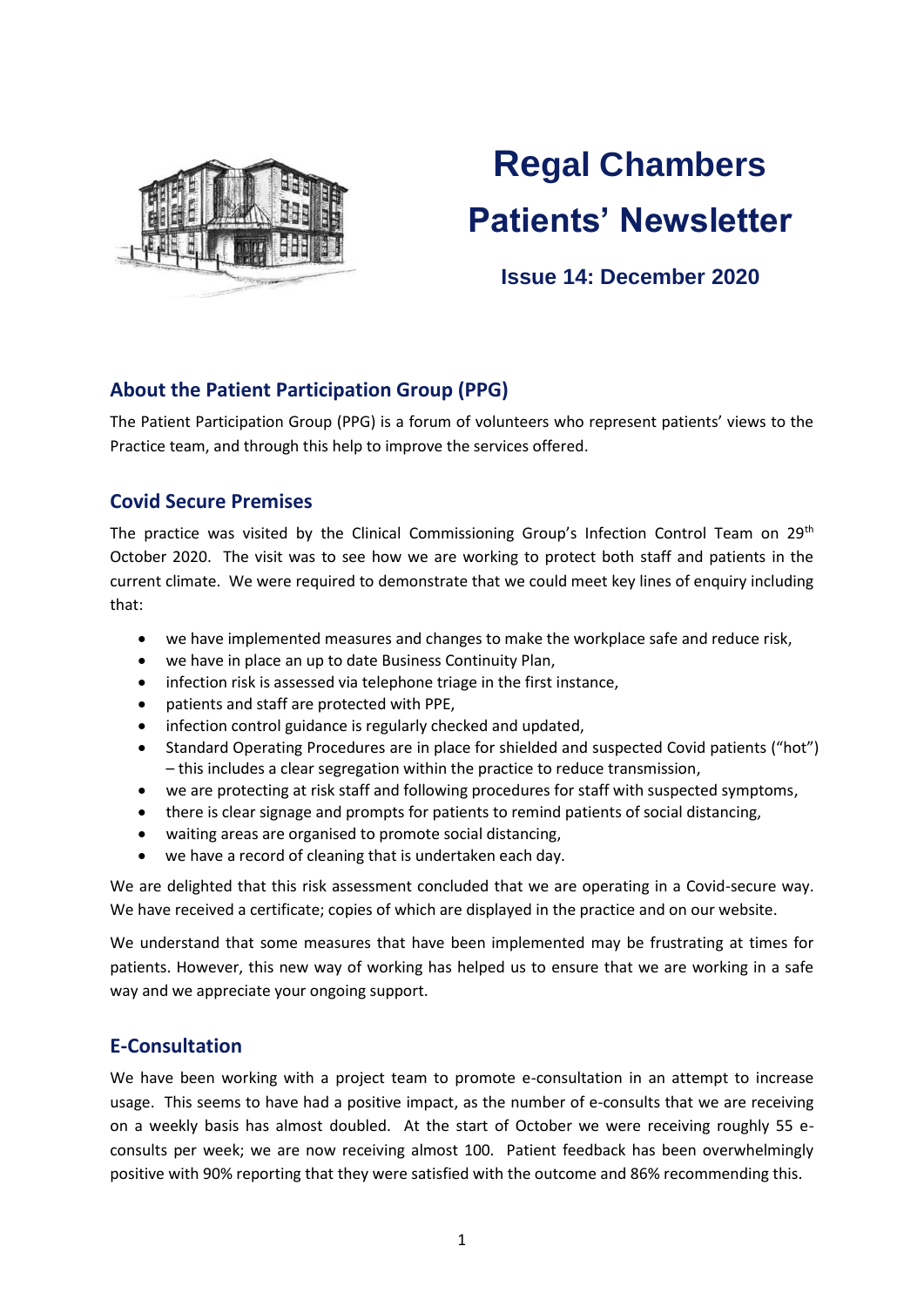E-consultations are an effective way to seek advice from the practice and avoids patients' having to wait on the phone to speak to a receptionist. General clinical advice can be sought along with requests for prescriptions, sick notes, insurance reports etc. E-consults are responded to within two working days. There is the functionality for the patient to attach a photograph i.e. of a rash, a mole etc which is extremely helpful for the triaging clinician.

Please visit our website for more information<https://regalchambers.webgp.com/> or try this the next time you need to contact the practice.

# **Flu Vaccination**

Demand for the flu vaccination has been incredibly high this year and we are delighted that we have exceeded uptake against targets compared to last year. We had to arrange flu clinics in a very different way with booked appointments to ensure that we could maintain social distancing. We received lots of positive feedback from patients including:

- Very efficient flu jab clinic appointment.
- Everything was well organised and I felt safe.
- Very good & quick no hanging around!
- Just excellent, very quick.
- Quick, efficient and safely managed flu jab.
- Well organised and quick service.
- The vaccination team were absolutely brilliant. Ran like a well-oiled machine. Friendly and efficient.
- Fast, efficient, personable also acceptable distances from other people.
- Well thought out one-way system making for a quick and painless experience

We are doing one final push to invite patients who are eligible but not yet responded (over 65-year olds and those 18-64 with a long term condition). As per recent government advice we will then invite those patients aged 50-64. An additional flu clinic has been arranged for Saturday 12 December.

# **Covid-19 Vaccination**

You will have seen media reports that a Covid-19 vaccination has been approved for use in the UK. We are working with the other practices in Hitchin and Whitwell to develop a plan to deliver the vaccine and will be in touch with patients about this as soon as there is clearer information. We ask that patients do not contact the surgery about this.

# **GP Capacity Report**

The Local Medical Committee has undertaken a piece of work with practices in Hertfordshire, Bedfordshire and Cambridgeshire to try and understand and quantify the additional workload that GPs have undertaken as a result of Covid-19. This was undertaken in response to misconstrued and untrue media reports that general practice has not been open since the start of the pandemic. Practices were asked to compare a week in September 2020 with a week in September 2019. Findings at a glance include: